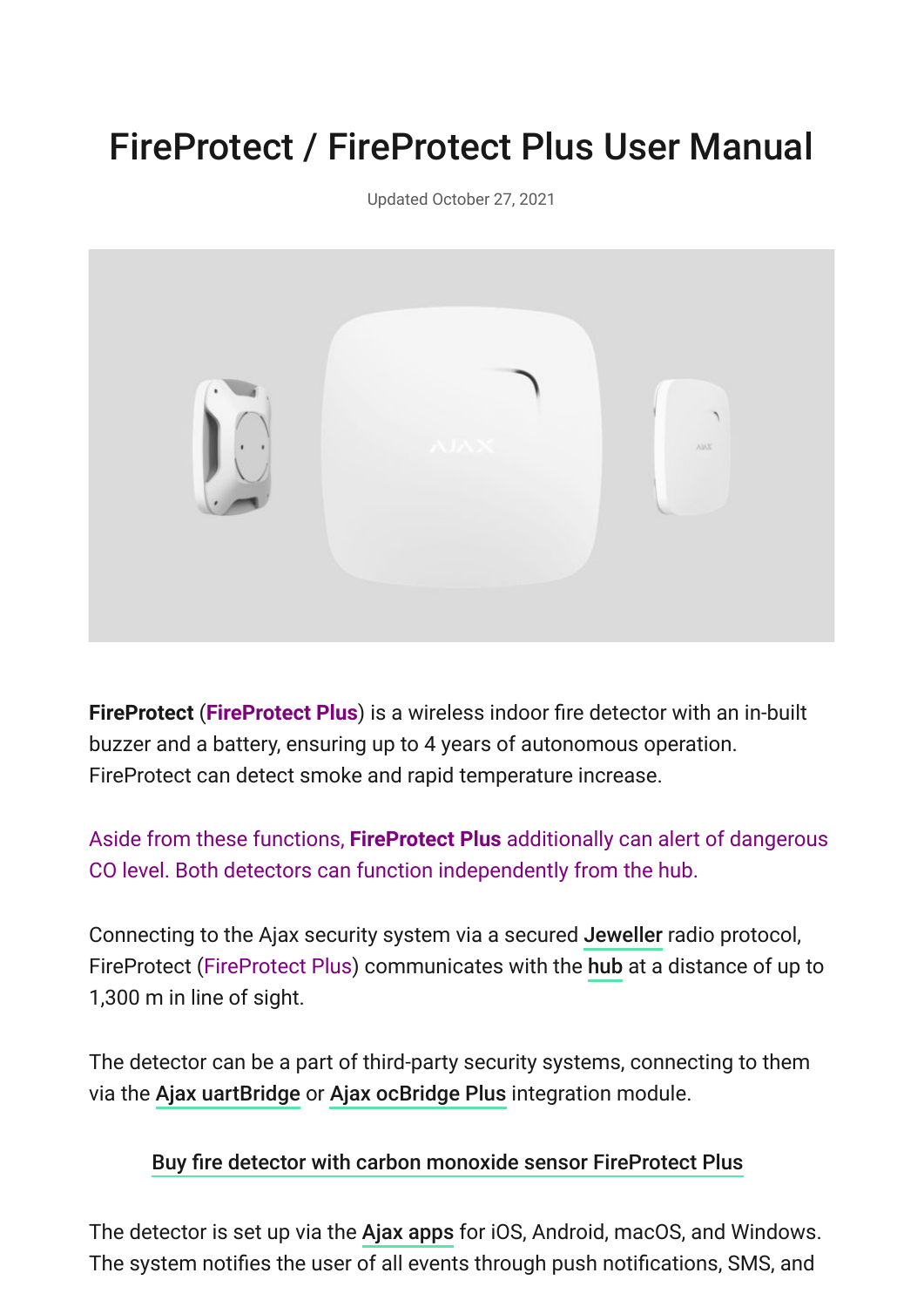calls (if activated).

The Ajax security system can be connected to a central monitoring station of a security company.

### [Buy fire detector FireProtect](https://ajax.systems/products/fireprotect/)

# Functional Elements



- **1.** Siren hole
- **2.** Light indicator (acts as the sensor and Test button)
- **3.** Smoke chamber hole with the temperature detector behind the net
- **4.** SmartBracket attachment panel
- **5.** Power button
- **6.** Tamper button
- **7.** QR code

# Operating Principle

When smoke penetrates the detector chamber, it distorts infrared light between the emitter and photoelectric receiver. This distortion triggers a smoke alarm. When the temperature exceeds 60°С or rises by 30°С during 30 minutes (not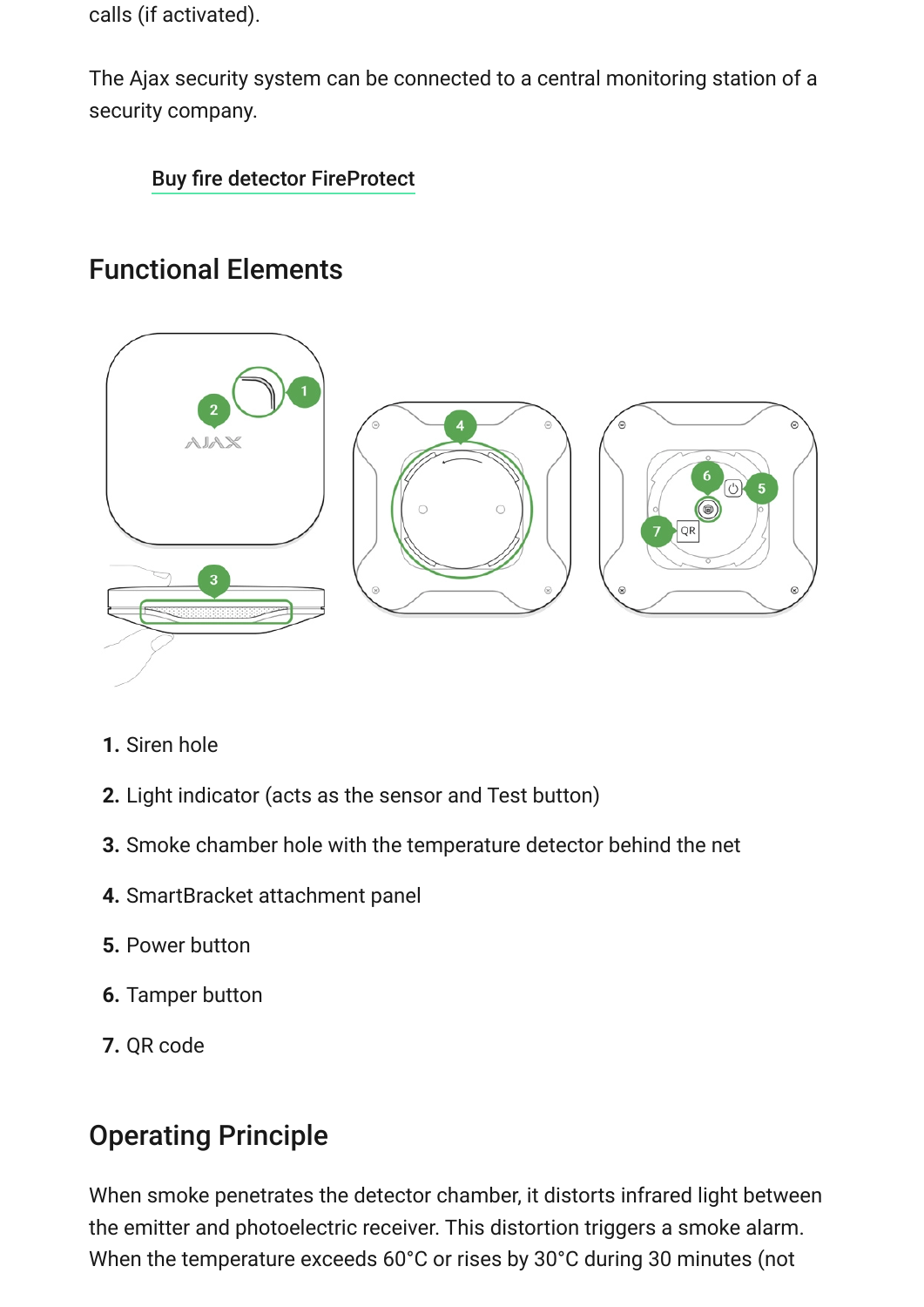necessary to reach 60°С), the detector registers temperature increase, which triggers a fire alarm.

> The life span of the FireProtect Plus detector lasts up to 7 years (up to 10 years for the [FireProtect](https://ajax.systems/products/fireprotect/)). In the event of a detector failure, you will receive a corresponding  $notification - it will need to be replaced or submitted for comprehensive diagnostics.$  $notification - it will need to be replaced or submitted for comprehensive diagnostics.$

In case of alarm, the detector activates the built-in buzzer (the siren sound can be heard from afar) and blinks with the light indicator. When connected to a security system, both the user and the security company are notified of the alarm.

**FireProtect Plus** reacts to carbon monoxide long before the first symptoms of poisoning appear. It is triggered:

- Not earlier than 120 minutes at a carbon monoxide concentration of 0.003% (30 ppm).
- 60 to 89 minutes at a carbon monoxide concentration of 0.005% (50 ppm).
- 10 to 39 minutes at a concentration of 0.01% (100 ppm).
- Up to 3 minutes at a concentration exceeding 0.03% (300 ppm).



The detector stops notifying about the dangerous level of carbon monoxide when the concentration drops to 40 ppm (0.004%) within one minute.

The siren of the device can be turned off using three ways:

**1.** By pressing the Ajax logo on the device lid (there is a touch button under the logo).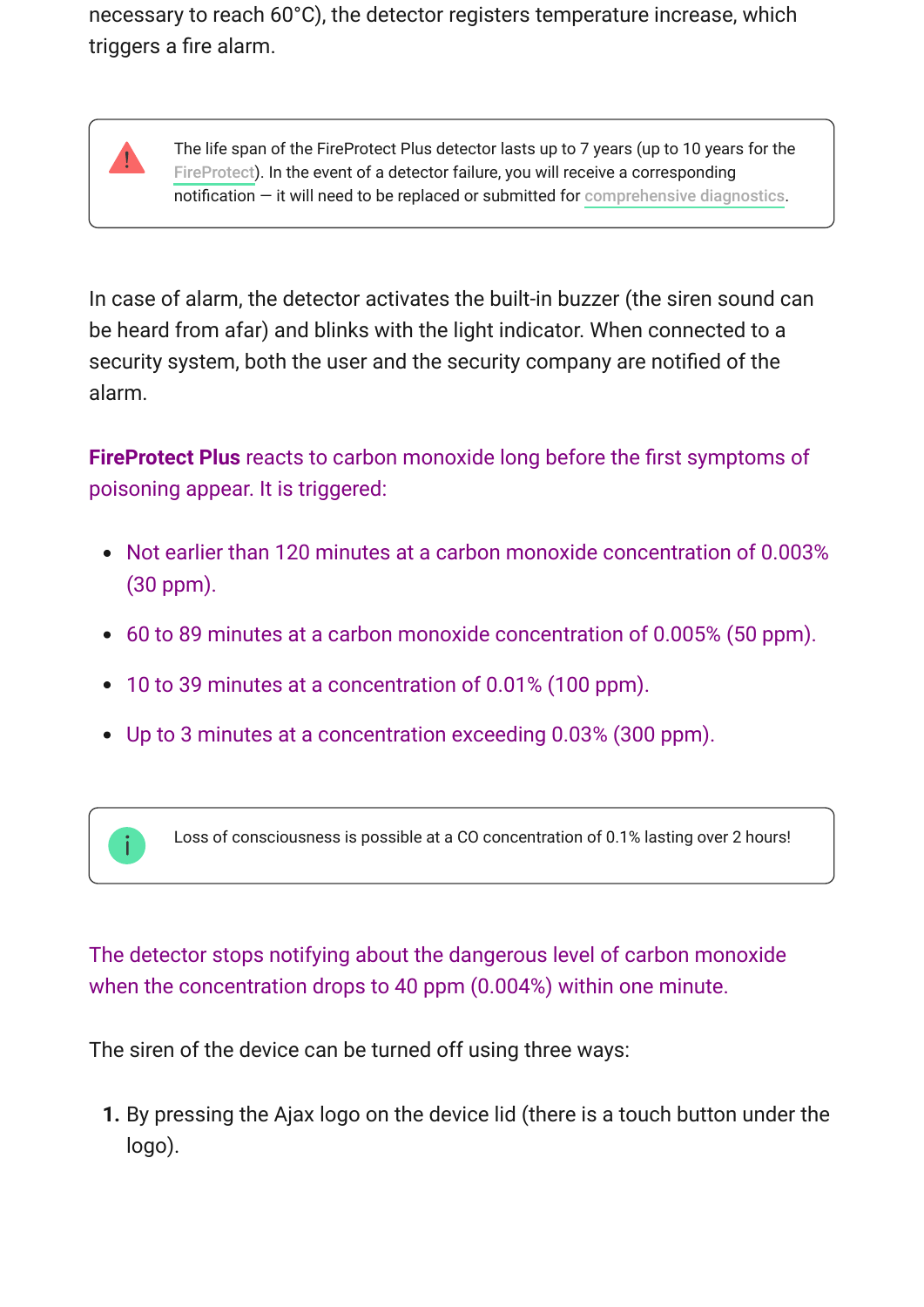

**2.** Through the Ajax app. In case of fire alarm, you will see a pop-up message in Ajax app suggesting to turn off the built-in sirens.



**3.**Using the KeyPad/KeyPad Plus (if Interconnected FireProtect Alarms feature is enabled). To turn off the built-in sirens in case of fire alarm, press the "\*" button on the KeyPad/KeyPad Plus.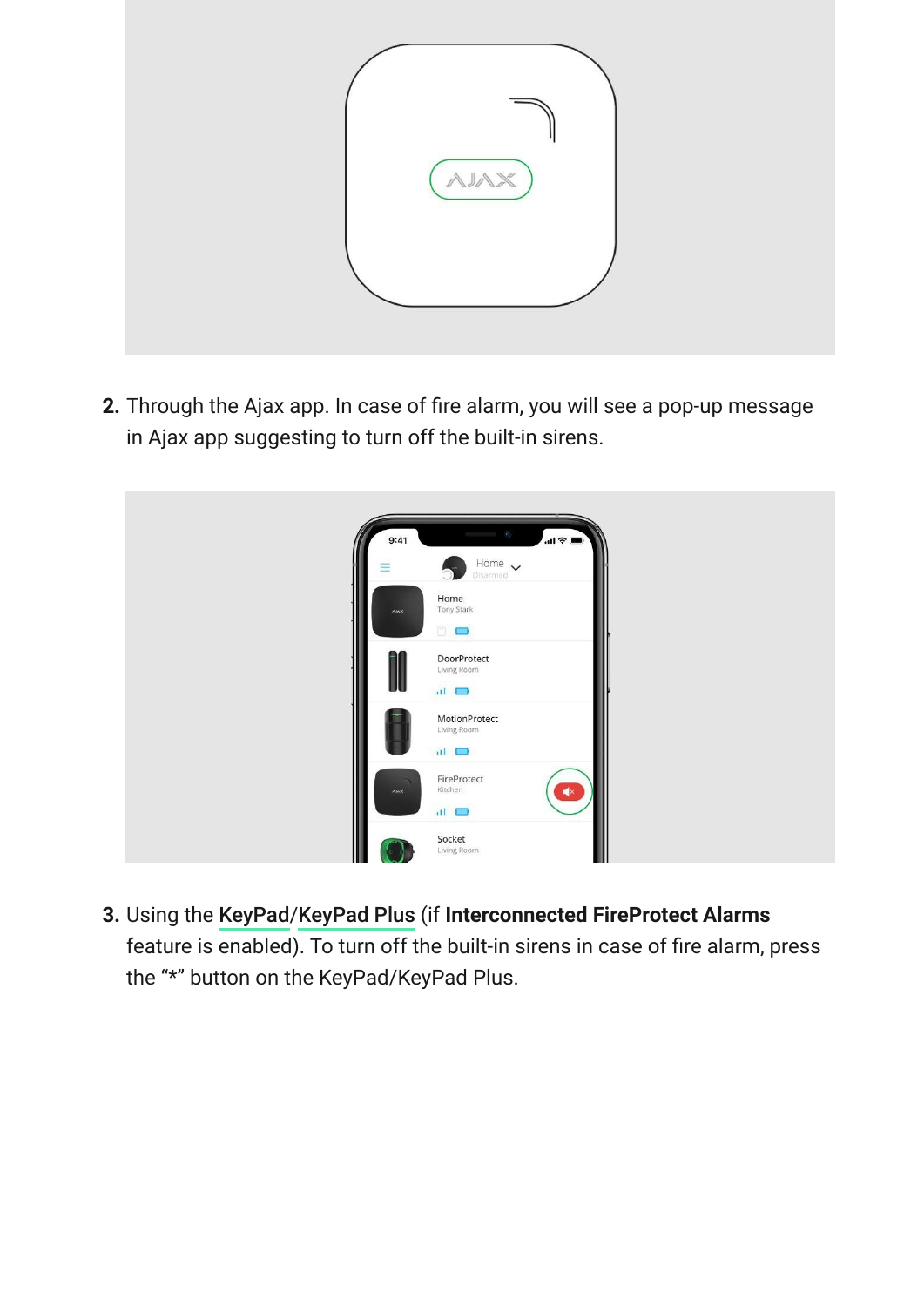

Please note that for this to work you need to priorly select **Mute Interconnected Fire Alarm** command for this button in the KeyPad/KeyPad Plus settings.

If smoke and/or temperature levels do not restore to normal values, in 10 minutes, the FireProtect/FireProtect Plus turns on the siren again.

# Connecting the Detector to the Ajax Security System

# Connecting to the hub

### **Before starting connection:**

- **1.** Following the hub user guide, install the Ajax app. Create the account, add the hub, and create at least one room.
- **2.** Switch on the hub and check the internet connection (via Ethernet cable and/or GSM network).
- **3.** Make sure that the hub is disarmed and does not update by checking its status in the Ajax app.



Only users with administrator rights can add the device to the hub

### **Pairing the detector with hub:**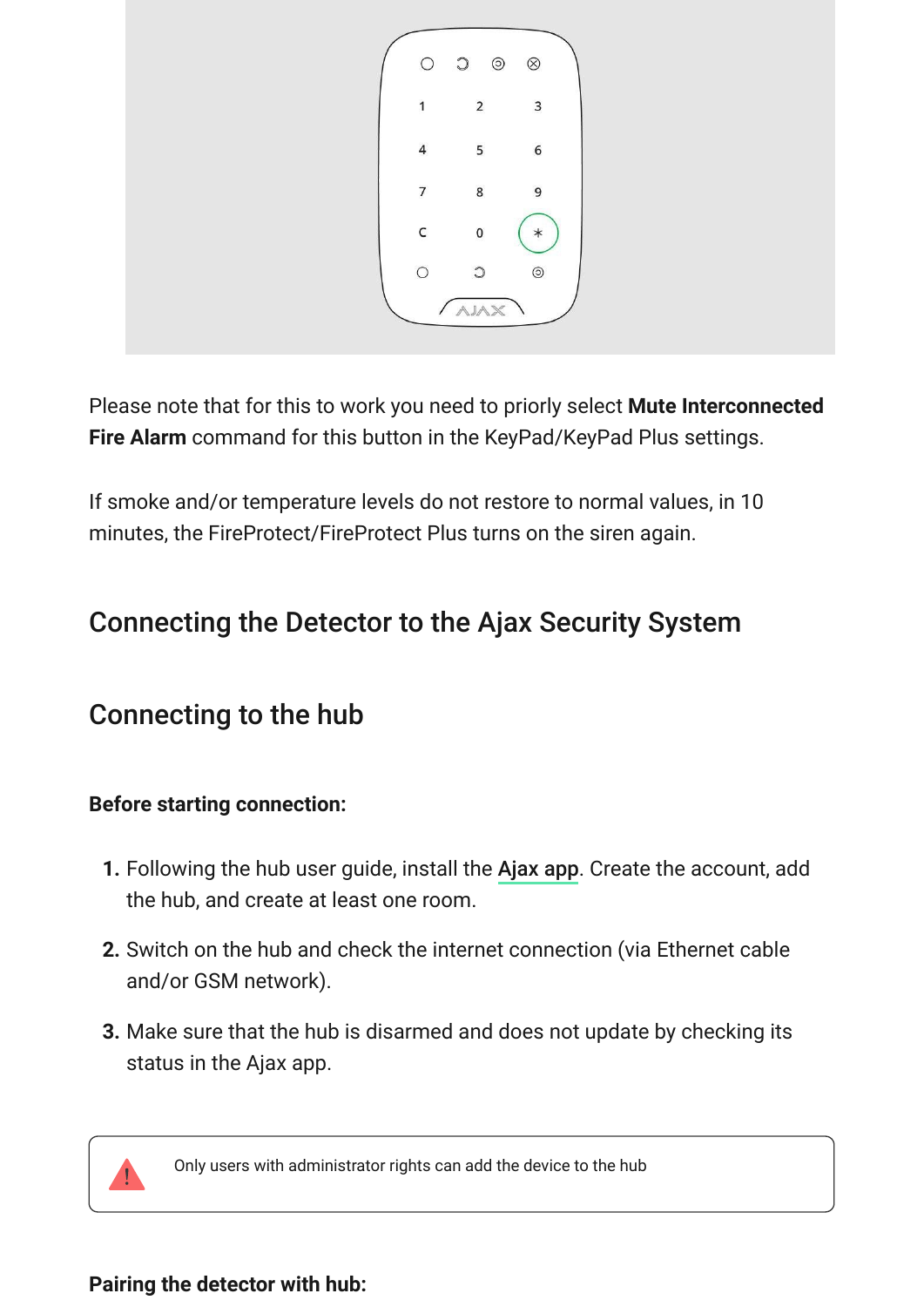- **1.** Select **Add Device** in the Ajax app.
- **2.** Name the device, scan or type the **QR Code** (located on the detector body and packaging), and select the location room.



- **3.** Tap **Add** the countdown will start.
- **4.** Switch on the device.



To make sure that the detector is on, press the on/off button  $-$  the logo will light up red for a second.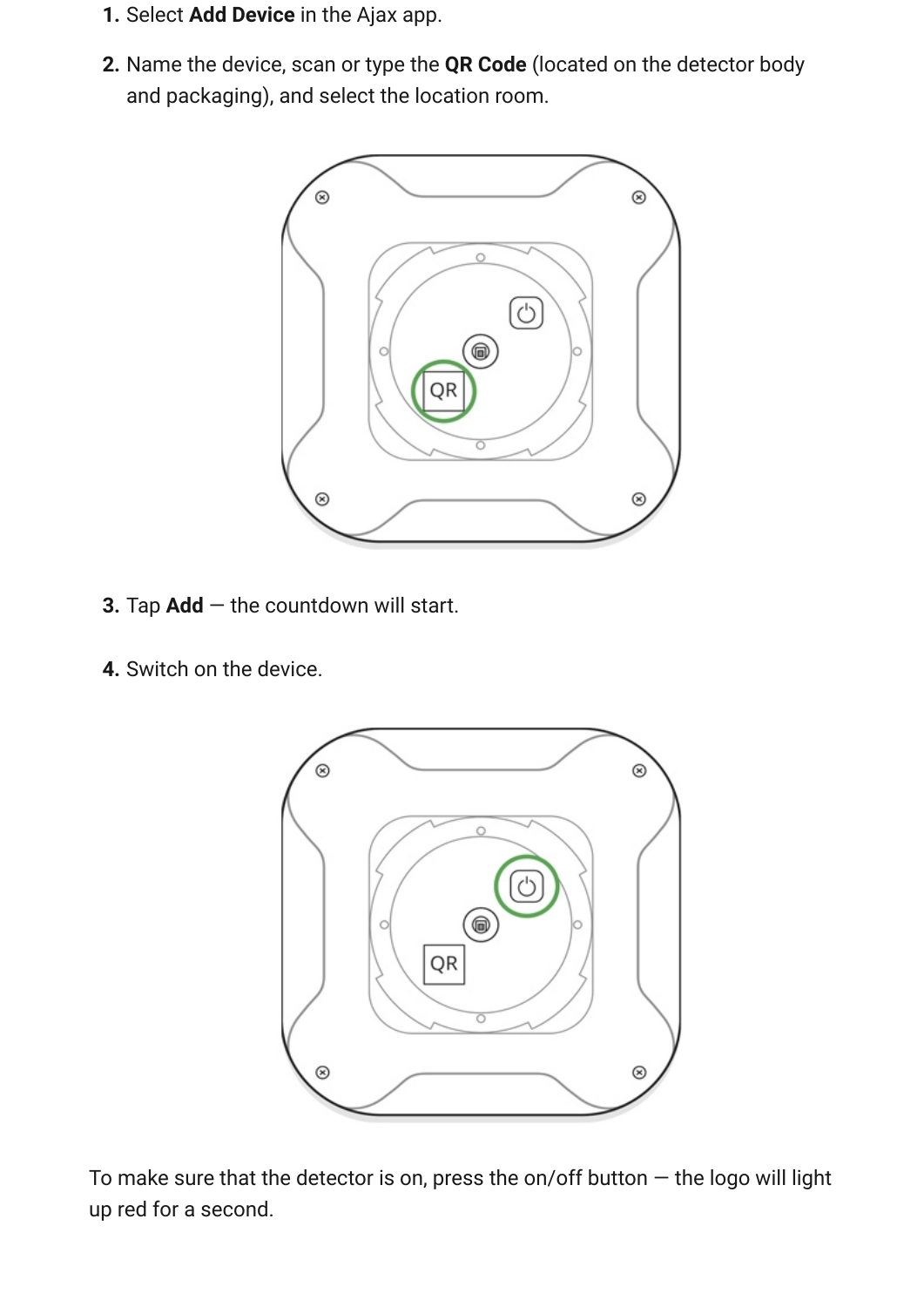For detection and pairing to occur, the detector should be located within the coverage area of the wireless network of the hub (at a single protected object). The connection request is transmitted for a short time: at the moment of switching on the device.

If pairing with the hub fails, the detector operates autonomously; switch off the detector for 5 seconds and retry.

The detector connected to the hub is displayed in the list of devices in the app. The update of the detector status in the list depends on the device inquiry time set in the hub settings (the default value is 36 seconds).

### Connecting to Third Party Security Systems

[To connect the detector to a third party security central unit using the](https://ajax.systems/products/uartbridge/)  Ajax uartBridge or Ajax ocBridge Plus integration module, follow the recommendations in the manual of the respective device.

The smoke detector always operates in the active mode. When connecting FireProtect to third party security systems, it is appropriate to place it in a permanently active protection zone.

### **States**

1. Devices -

**2.** FireProtect | **FireProtect Plus**

| <b>Parameter</b>         | <b>State</b>                                                                         |
|--------------------------|--------------------------------------------------------------------------------------|
| Temperature              | Temperature of the device. Measures on the<br>device processor and changes gradually |
| Jeweller Signal Strength | Signal strength between the hub and the<br>detector                                  |
| Connection               | Connection status between the hub and the<br>device                                  |
| <b>Battery Charge</b>    | Battery level of the device. Two states available:                                   |
|                          | 0K                                                                                   |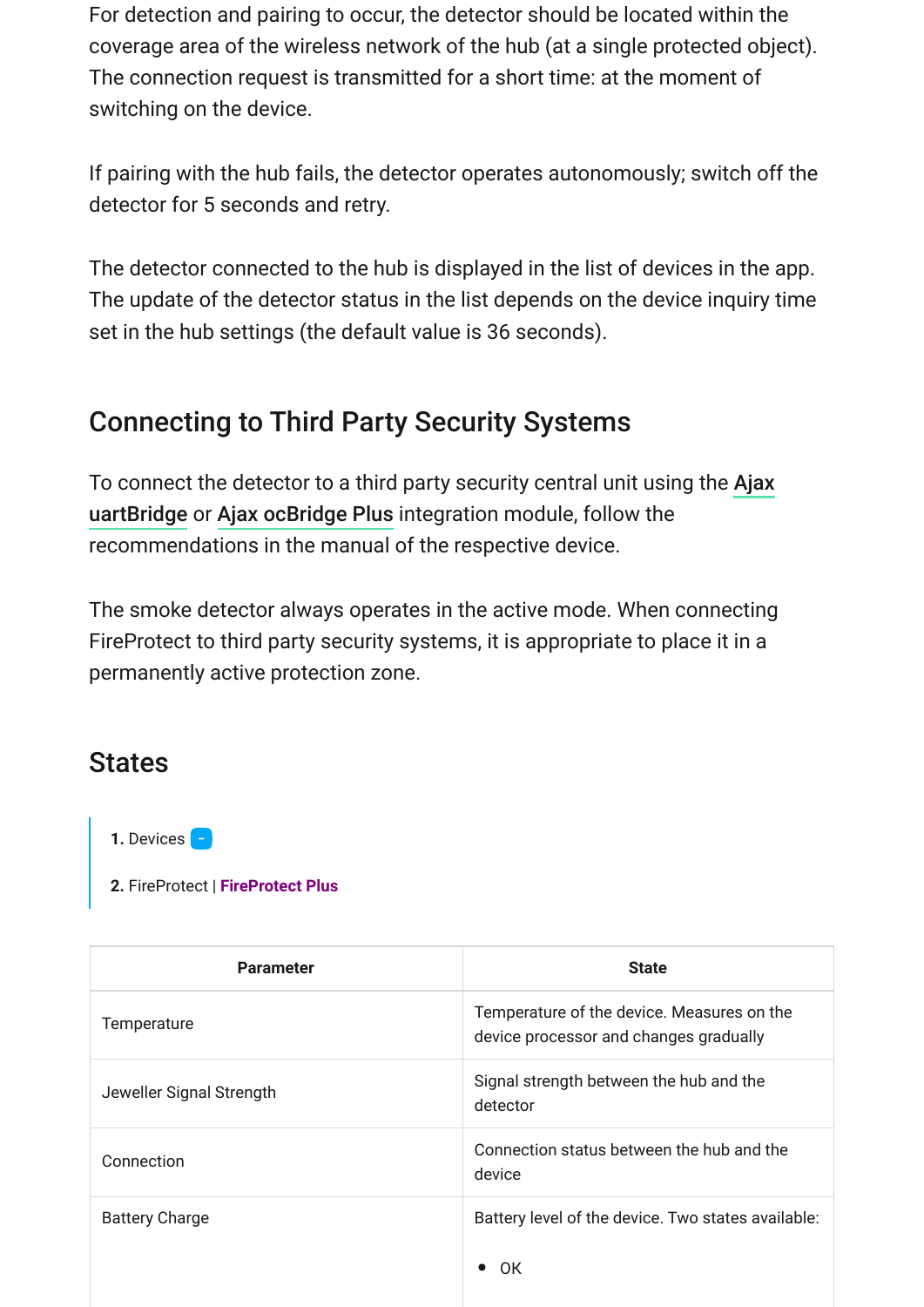|                                       | <b>Battery discharged</b>                                                                                                                                         |
|---------------------------------------|-------------------------------------------------------------------------------------------------------------------------------------------------------------------|
|                                       | How battery charge is displayed in<br>Ajax apps                                                                                                                   |
| Lid                                   | The tamper state of the device $-$ reacts to the<br>detachment                                                                                                    |
| <b>ReX</b>                            | Displays the status of using the ReX range<br>extender                                                                                                            |
| Smoke                                 | Shows if smoke is detected                                                                                                                                        |
| Temperature Threshold Exceeded        | The state of temperature threshold exceeded<br>alarm                                                                                                              |
| <b>Rapid Temperature Rise</b>         | The state of rapid temperature increase alarm                                                                                                                     |
| High CO Level (FireProtect Plus only) | The state of dangerous CO level alarm                                                                                                                             |
| <b>Backup Battery Charge</b>          | Backup battery level of the device                                                                                                                                |
| Smoke sensor                          | The state of the smoke detector                                                                                                                                   |
| <b>Smoke Sensor Dust Level</b>        | The dust level in the smoke chamber                                                                                                                               |
| <b>Temporary Deactivation</b>         | Shows the status of the device: active,<br>completely disabled by the user, or only<br>notifications about triggering of the device<br>tamper button are disabled |
| Firmware                              | Detector firmware version                                                                                                                                         |
| Device ID                             | Device identifier                                                                                                                                                 |

# Settings

1. Devices **-**

**2.** FireProtect | **FireProtect Plus**

**3.** Settings

| <b>Setting</b> | <b>Value</b>                                                  |
|----------------|---------------------------------------------------------------|
| First field    | Device name, can be edited                                    |
| Room           | Selecting the virtual room to which the device is<br>assigned |
|                |                                                               |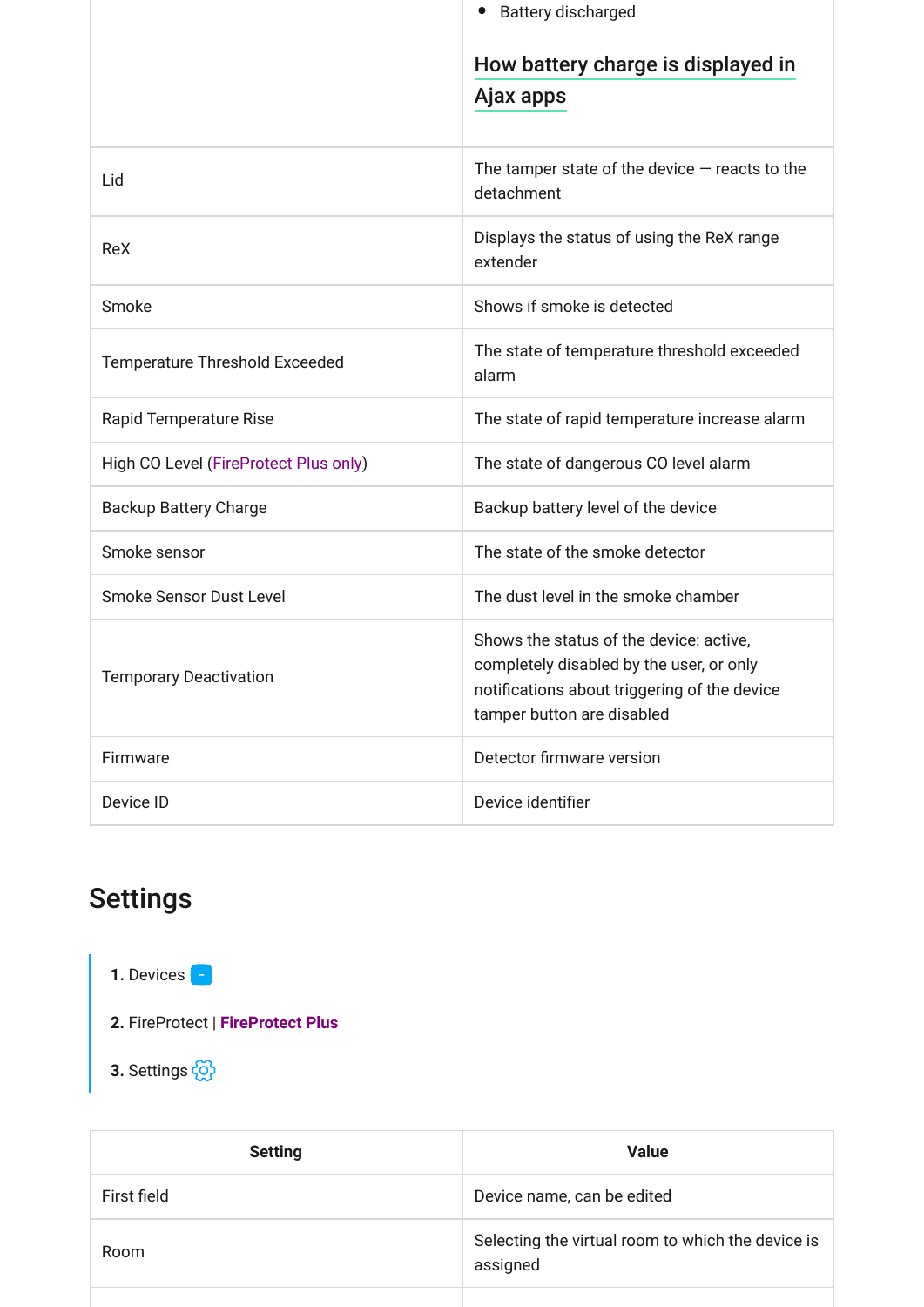| Dangerous CO Level Alarm (FireProtect Plus<br>only)          | If active, the detector alerts of exceeding the<br>limits of carbon monoxide concentration                                                                                                                                                                                                                                                                                                                                                                                                                                                                                                                                                                 |
|--------------------------------------------------------------|------------------------------------------------------------------------------------------------------------------------------------------------------------------------------------------------------------------------------------------------------------------------------------------------------------------------------------------------------------------------------------------------------------------------------------------------------------------------------------------------------------------------------------------------------------------------------------------------------------------------------------------------------------|
| High Temperature Alarm                                       | If active, the detector reacts when the<br>temperature is 60°C and higher                                                                                                                                                                                                                                                                                                                                                                                                                                                                                                                                                                                  |
| Rapid Temperature Rise Alarm                                 | If active, the detector reacts to rapid<br>temperature increase (30°C for 30 minutes or<br>less)                                                                                                                                                                                                                                                                                                                                                                                                                                                                                                                                                           |
| Alert with a siren if smoke is detected                      | If active, Sirens added to the system are<br>activated in case of smoke alarm                                                                                                                                                                                                                                                                                                                                                                                                                                                                                                                                                                              |
| Alert with a siren if temperature threshold<br>exceeded      | If active, <b>Sirens added to the system</b> are<br>activated in case if temperature threshold<br>exceeded                                                                                                                                                                                                                                                                                                                                                                                                                                                                                                                                                 |
| Alert with a siren if rapid temperature rise<br>detected     | If active, Sirens added to the system are<br>activated in case if rapid temperature rise<br>detected                                                                                                                                                                                                                                                                                                                                                                                                                                                                                                                                                       |
| Alert with a siren if CO detected (FireProtect<br>Plus only) | If active, sirens added to the system are<br>activated in case if CO concentration is<br>dangerous                                                                                                                                                                                                                                                                                                                                                                                                                                                                                                                                                         |
| Jeweller Signal Strength Test                                | Switches the device to the signal strength test<br>mode                                                                                                                                                                                                                                                                                                                                                                                                                                                                                                                                                                                                    |
| <b>FireProtect Self Test</b>                                 | <b>Starts FireProtect selftest</b>                                                                                                                                                                                                                                                                                                                                                                                                                                                                                                                                                                                                                         |
| <b>Temporary Deactivation</b>                                | Allows the user to disconnect the device<br>without removing it from the system.<br>Two options are available:<br><b>Entirely</b> $-$ the device will not execute<br>$\bullet$<br>system commands or participate in<br>automation scenarios, and the system will<br>ignore device alarms and other notifications<br><b>Lid only</b> $-$ the system will ignore only<br>notifications about the triggering of the<br>device tamper button<br>Learn more about temporary<br>deactivation of devices<br>Note that a disabled device does not trigger an<br>interconnected alarm of fire detectors. But if<br>smoke is detected, the built-in siren will sound |
| User Guide                                                   | Opens the detector User Guide                                                                                                                                                                                                                                                                                                                                                                                                                                                                                                                                                                                                                              |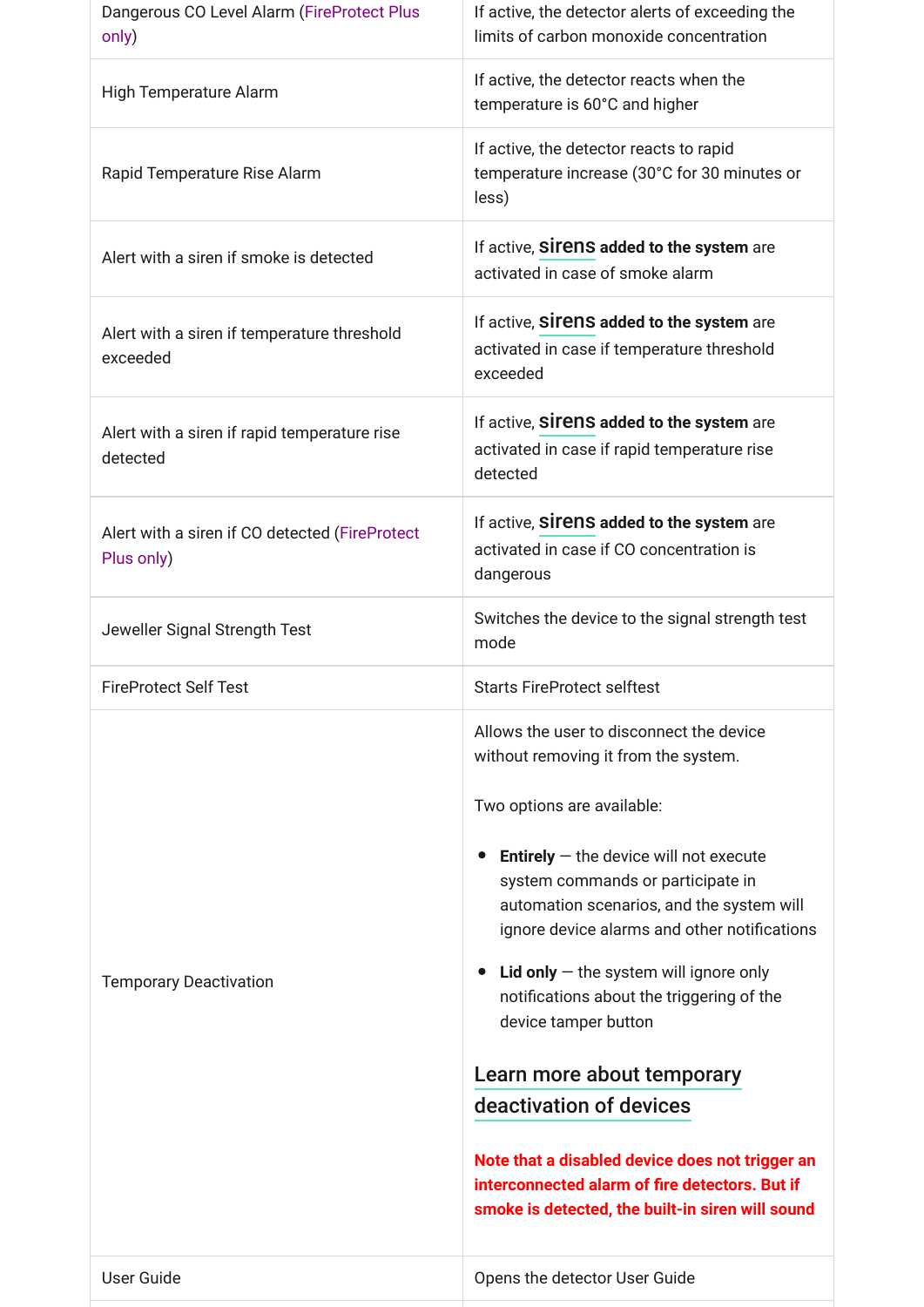# Interconnected FireProtect Alarms Setup

The function activates built-in sirens of all fire detectors if at least one of them is triggered. Sirens are activated within the hub–detector ping interval according to the Jeweller settings.

### **To enable Interconnected Alarms:**

- 1. Open the **Devices** tab **d** in the [Ajax app](https://ajax.systems/software/)
- 2. Select a hub
- 3. Go to its **Settings** by pressing
- 4. Select the **Service** item
- 5. Go to the **Fire detectors settings** menu and activate the **Interconnected**

### **FireProtect Alarms option**

Interconnected alarms are supported by FireProtect and FireProtect Plus detectors with firmware versions 3.42 and later. Please note that when you turn on the interconnected alarms, you cannot set the hub–detector ping interval (Jeweller settings) of more than 48 seconds.

6. If necessary, set the **Delay of Interconnected Alarms** from 0 to 5 minutes (in 1-minute increments). The option allows you to postpone the interconnected alarm for a specified period of time.

When this option is inactive, the interconnected alarm is sent to all fire detectors within a minute.

### **The function works as follows:**

- 1. One of the FireProtect/FireProtect Plus detectors detects an alarm.
- 2. **Delay of Interconnected Alarms** starts.

3. The built-in siren of the fire detector informs the alarm. Users receive notifications in the Ajax app (if appropriate notifications are enabled). At the object, Ajax sirens are activated (if the corresponding settings are enabled).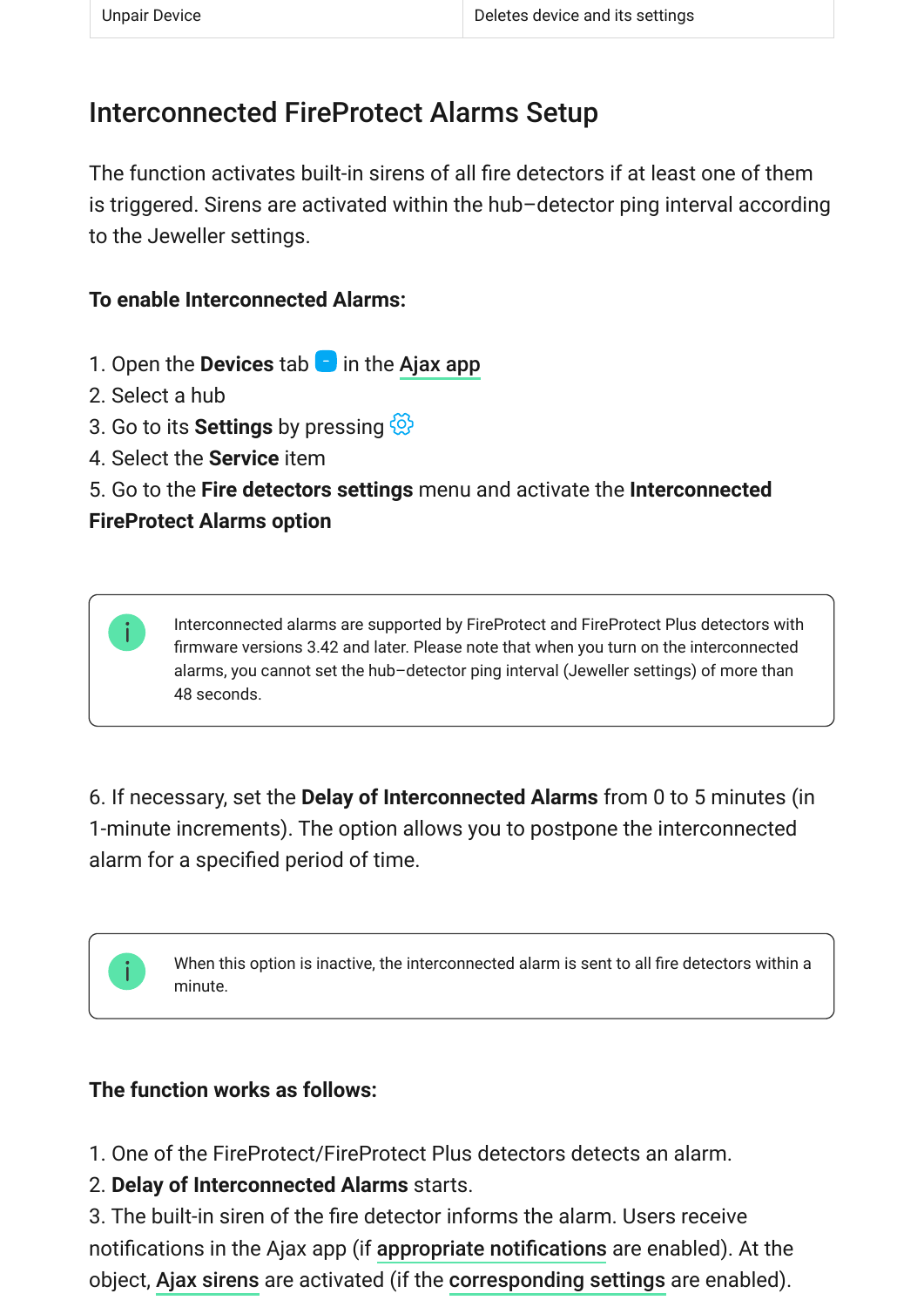| $\mathcal{C}^{\mathbf{q}}$<br><b>SAMARANING MARKETIN</b><br>15:53 +<br>$\mathbf{m} \mathbf{v} =$<br>Hub 2 Plus<br>Ξ<br>Disarmed |
|---------------------------------------------------------------------------------------------------------------------------------|
| Today                                                                                                                           |
| $\rightarrow$<br>P<br>No smoke detected, FireProtect Plus in Kitchen<br>15:31                                                   |
| Smoke detected, FireProtect Plus in Kitchen<br>15:27                                                                            |
| Alarm is temporarily muted by James Black<br>15:17                                                                              |
| Signs of smoke detected, FireProtect Plus in Kitchen<br>15:17                                                                   |
|                                                                                                                                 |

4. An alarm confirmation event is sent to the monitoring station and security system users, and the system starts the interconnected alarm for fire detectors if:

The **interconnected alarm delay** time has passed, and the triggered detector is still registering an alarm.



During the **delay of the interconnected alarms**, the triggered detector reports a different type of alarm (for example, the detector report the exceeding of the temperature threshold after a smoke alarm).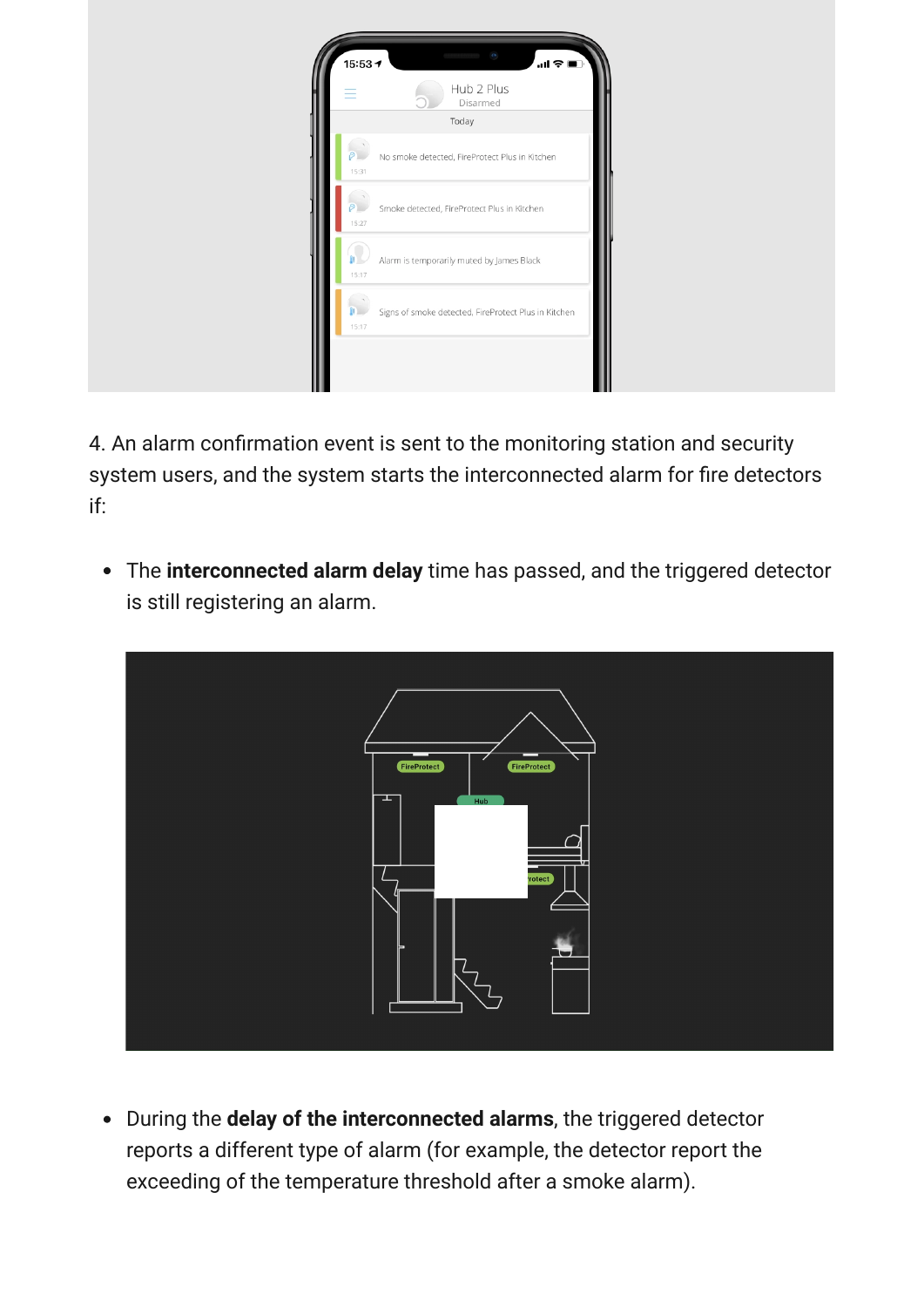



To give more time to eliminate the cause of false triggering of the detector, the user can delay the propagation of the interconnected alarm for another 10 minutes:

Through Ajax apps.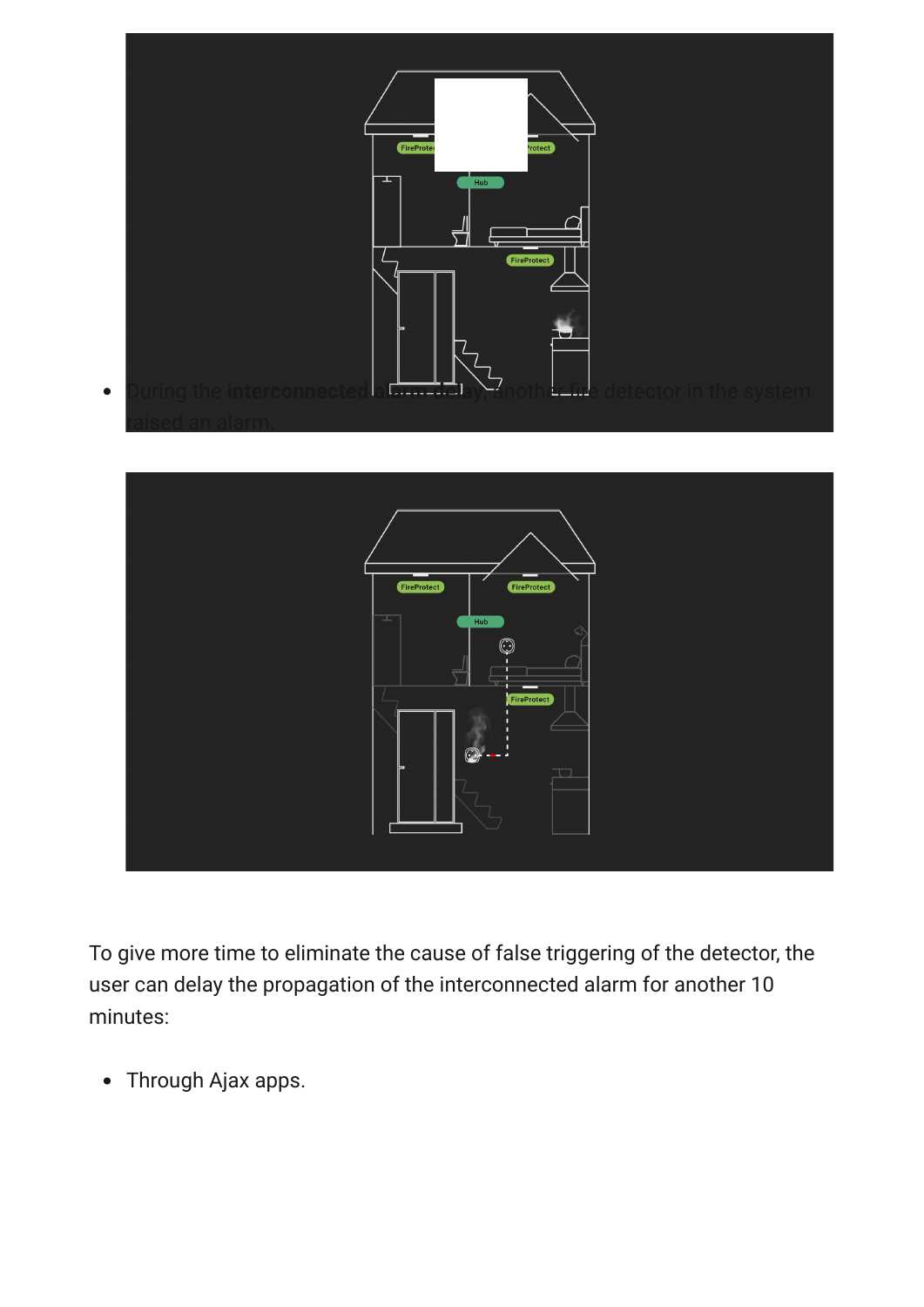

- By pressing the KeyPad/KeyPad Plus function button (in the interconnected fire alarm muting mode).
- By pressing the Button in the interconnected fire alarm muting mode.
- By eliminating the cause of the alarm (fire detectors at the facility no longer detect an alarm).
- By pressing the touch button of the triggered fire detector.

If a triggered detector does not return to a normal state within 10 minutes after the user postponed the interconnected alarm, another fire detector reports an alarm, or a triggered detector reports an alarm of another type (for example, temperature and smoke), the system will send an alarm confirmation and activate interconnected alarm for fire detectors.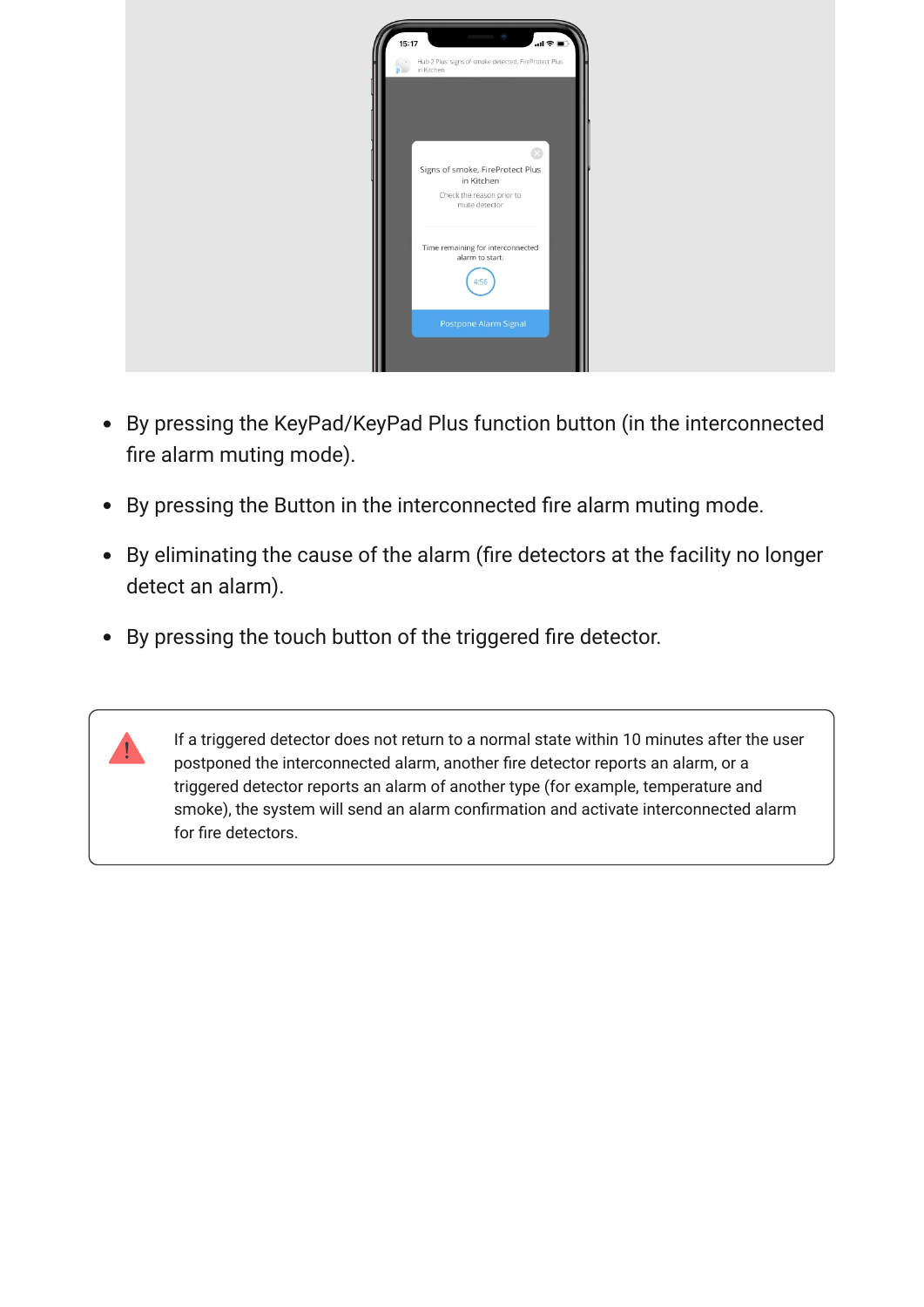| $45\%$<br><b>COMPOSITIONS</b><br>15:59<br>$\mathbf{d} \in \mathbf{R}$<br>Fire detectors settings<br><b>く</b> Service |
|----------------------------------------------------------------------------------------------------------------------|
| Interconnected FireProtect Alarms<br>K.                                                                              |
| All buzzers of FireProtect detectors connected to the hub<br>activate when at least one of them is triggered         |
| Delay of Interconnected Alarms, min<br>5<br>Off                                                                      |
| Select the time to postpone interconnected fire<br>detectors alarm                                                   |
| Ignore First Alarm                                                                                                   |
| System ignores first smoke detection for 30 seconds to<br>double-check its presence                                  |

7. If necessary, activate the **Ignore First Alarm** option. This setting is recommended for premises with potential sources of false alarms. For example, if the device is installed in a place where dust or steam can get into the detector.

### **The option functions as follows:**

- 1. The detector reports a smoke alarm.
- 2. The built-in 30-second timer of the detector starts.

3. If after 30 seconds the detector still detects a threat, an alarm is sent to the hub.

# Setting the Residential fire alarm system

**Residential fire alarm system** is an Ajax system feature that defines user and device rights to mute the interconnected alarms of fire detectors.

If the feature is enabled, users can silence fire alarms of triggered detectors only in the groups to which they have access. And Button, KeyPad, KeyPad Plus  $$ the alarms only of those fire detectors that are in the same group.

The feature is useful for objects consisting of several rooms and protected by a single hub. For example, for multi-apartment complexes where each apartment is a group with at least one fire detector installed. In this case, users can respond to the alarms of their groups without silencing the alarms of other groups.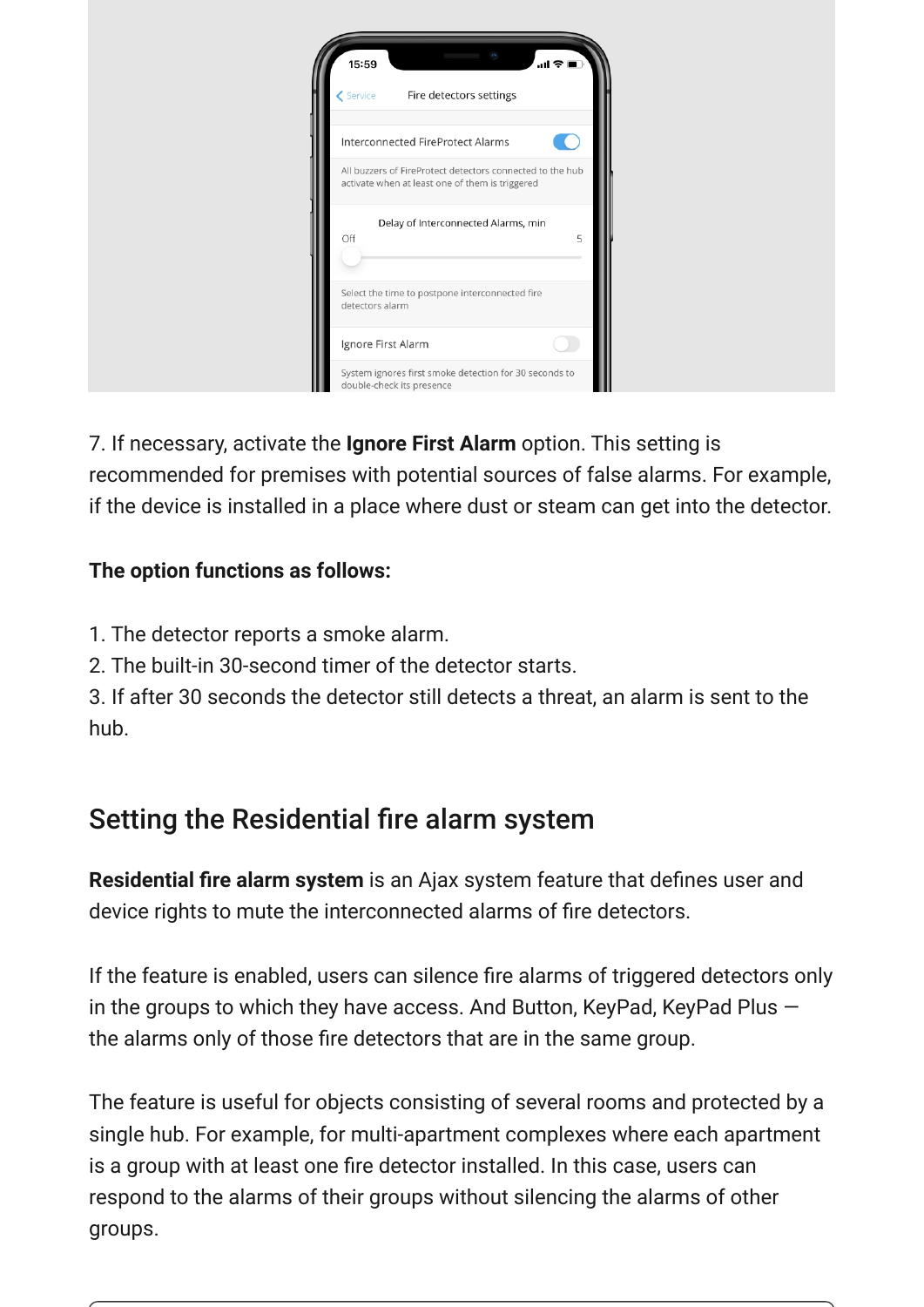

#### [Learn more](https://support.ajax.systems/en/residential-fire-alarms/)

# Indication

| <b>Event</b>                           | <b>Indication</b>                                                                                                                                                                                                                                   |
|----------------------------------------|-----------------------------------------------------------------------------------------------------------------------------------------------------------------------------------------------------------------------------------------------------|
| Detector switching on                  | The logo lights up green for 1 second                                                                                                                                                                                                               |
| Detector switching off                 | The logo blinks red three times and the device<br>switches off                                                                                                                                                                                      |
| <b>Registration failed</b>             | The logo blinks green for a minute, then the<br>device switches to the autonomous mode                                                                                                                                                              |
| Smoke or temperature increase detected | The siren switches on, the logo lights red during<br>the fire/smoke alarm                                                                                                                                                                           |
| <b>Battery low</b>                     | One short sound signal per 90 sec $-$ main<br>$\bullet$<br>batteries low (CR2)<br>Two short sound signals per 90 sec $-$<br>$\bullet$<br>backup battery low (CR2032)<br>Three short sound signals per 90 sec $-$ both<br>$\bullet$<br>batteries low |

### Performance testing

The Ajax security system allows conducting tests for checking the functionality of connected devices.

The tests do not start straight away but within a period of 36 seconds when using the standard settings. The test time start depends on the settings of the detector scanning period (the paragraph on "**Jeweller**" settings in hub settings).

#### [Jeweller Signal Strength Test](https://support.ajax.systems/en/what-is-signal-strenght-test/)

#### [FireProtect Self Test](https://support.ajax.systems/en/faqs/what-if-fireprotect-self-test/)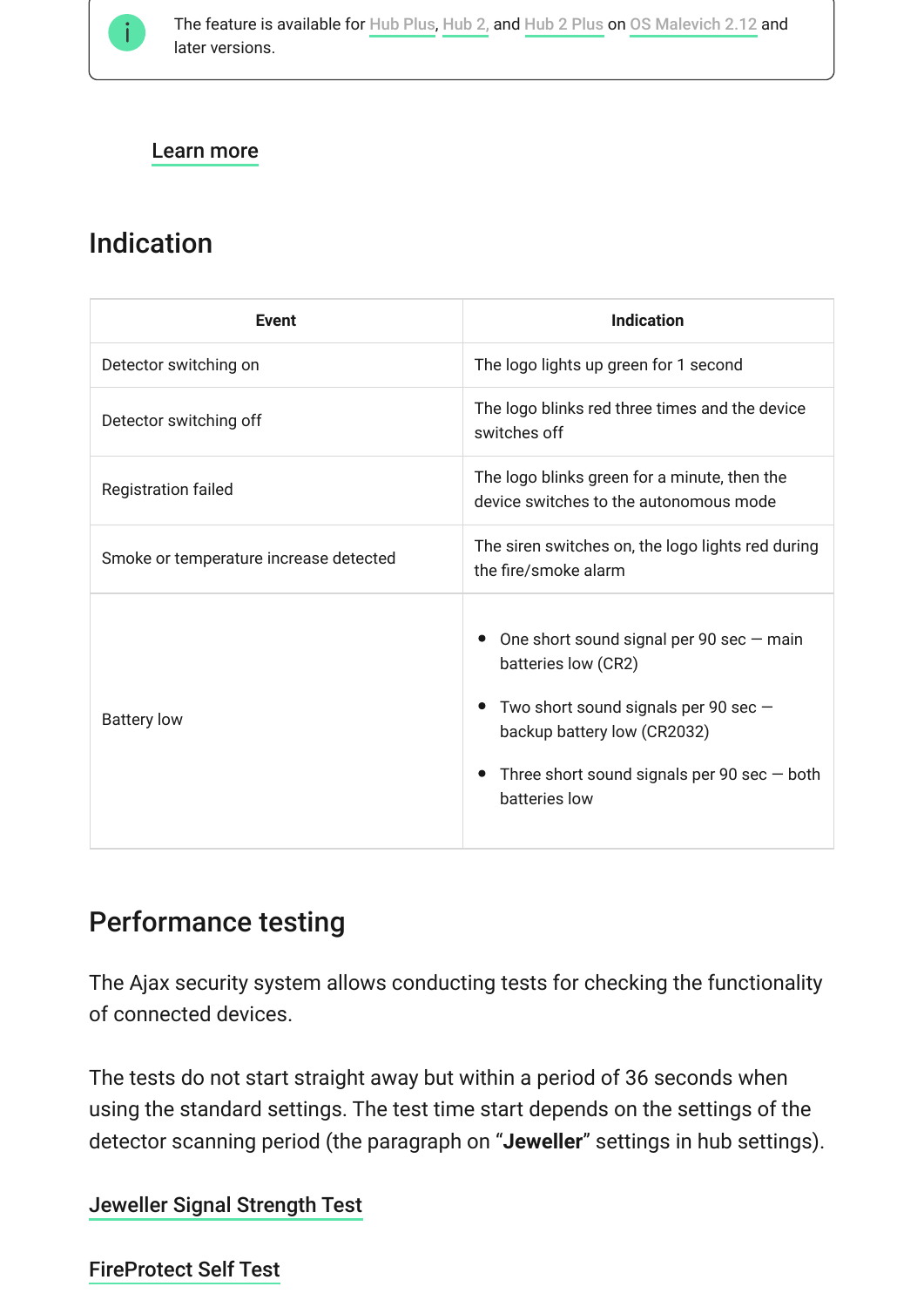#### [Attenuation Test](https://support.ajax.systems/en/what-is-attenuation-test/)

According to the requirements of EN50131 standard, the level of the radio signal sent by wireless devices is decreased during the test mode.

# Detector Testing

Before installing the detector, check the smoke sensor. To test it, switch on the detector and press the sensor button (the logo center) for a few seconds  $-$  the detector will test the smoke chamber with electronic simulation of smoke generation and then will switch on the siren for 6 seconds.

You will receive the notification in the Ajax app regarding the test result and detector status.

# Installation

# <span id="page-15-0"></span>Selecting the Location

The location of the detector depends on its remoteness from the hub, and obstacles hindering the radio signal transmission: walls, floors, large objects inside the room.



The device developed only for indoor use.

If the signal level is low (one bar), we cannot guarantee the stable operation of the detector. Take all possible measures to improve the quality of the signal. At least, move the detector: even a 20 cm shift can significantly improve the quality of signal reception.



Check the Jeweller signal level at the installation location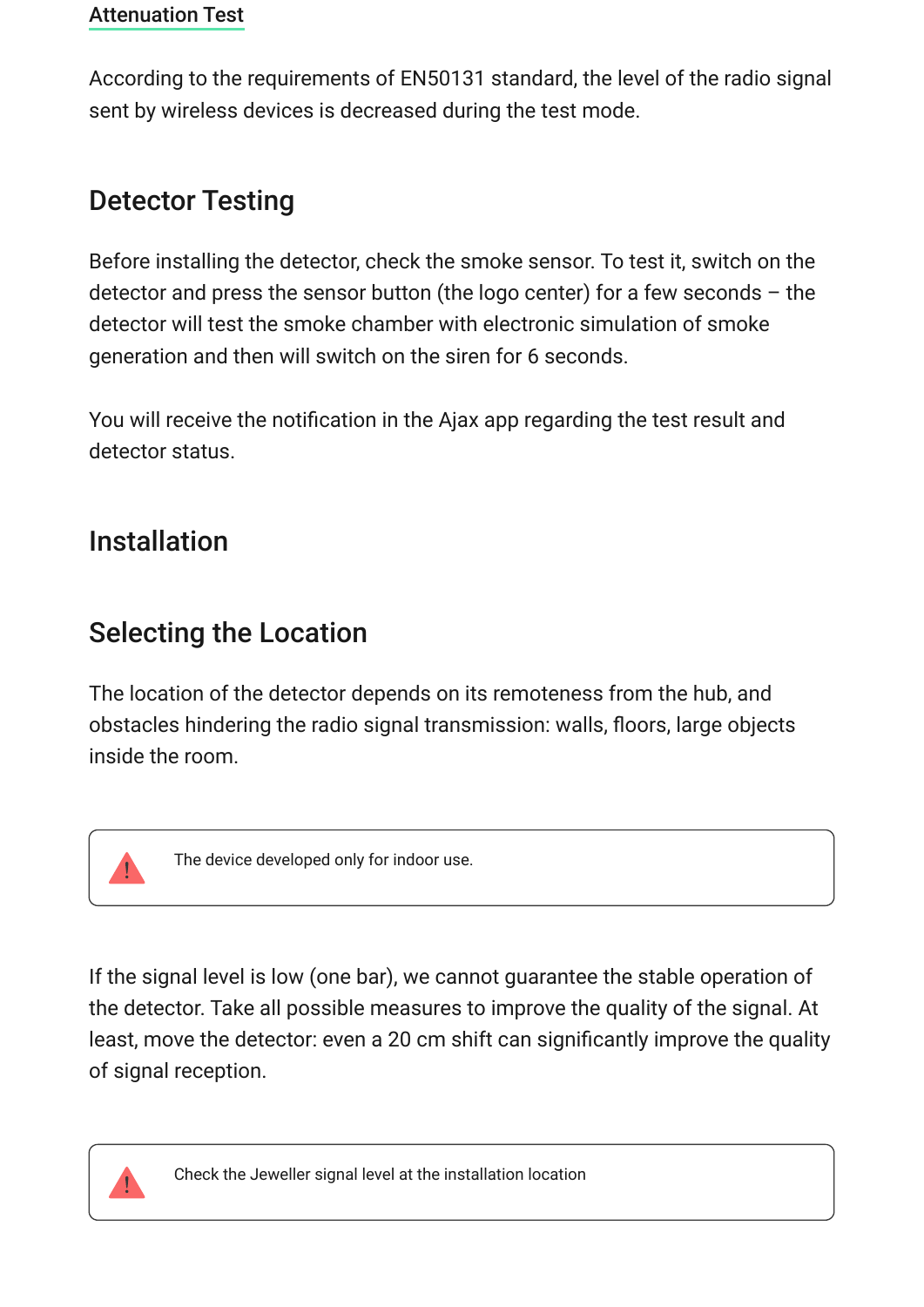[If the detector has low or unstable signal strength even after moving, use a](https://ajax.systems/products/rex/) ReX . radio signal range extender

Install the detector at the ceiling in the highest point where hot air and smoke are concentrated in case of fire.

If there are any beams at the ceiling, protruding by 30 or more centimeters from the ceiling level, install the detector between every two beams.

[How to install FireProtect fire detector correctly](https://support.ajax.systems/en/how-to-install-fireprotect-correctly/)

[Where and how to install FireProtect Plus](https://support.ajax.systems/en/how-to-install-co-sensors/)

# <span id="page-16-0"></span>Installation procedure

Before installing the detector, make sure that you have selected the optimal location that follows the guidelines of this manual!



**1.** Fix the SmartBracket panel on the ceiling using bundled screws. If you use any other attachment tools, make sure that they do not damage or deform the attachment panel.

> Use double-side adhesive tape only for temporary attachment of the detector. The tape runs dry with time, which can cause falling, false triggering, and detector malfunction.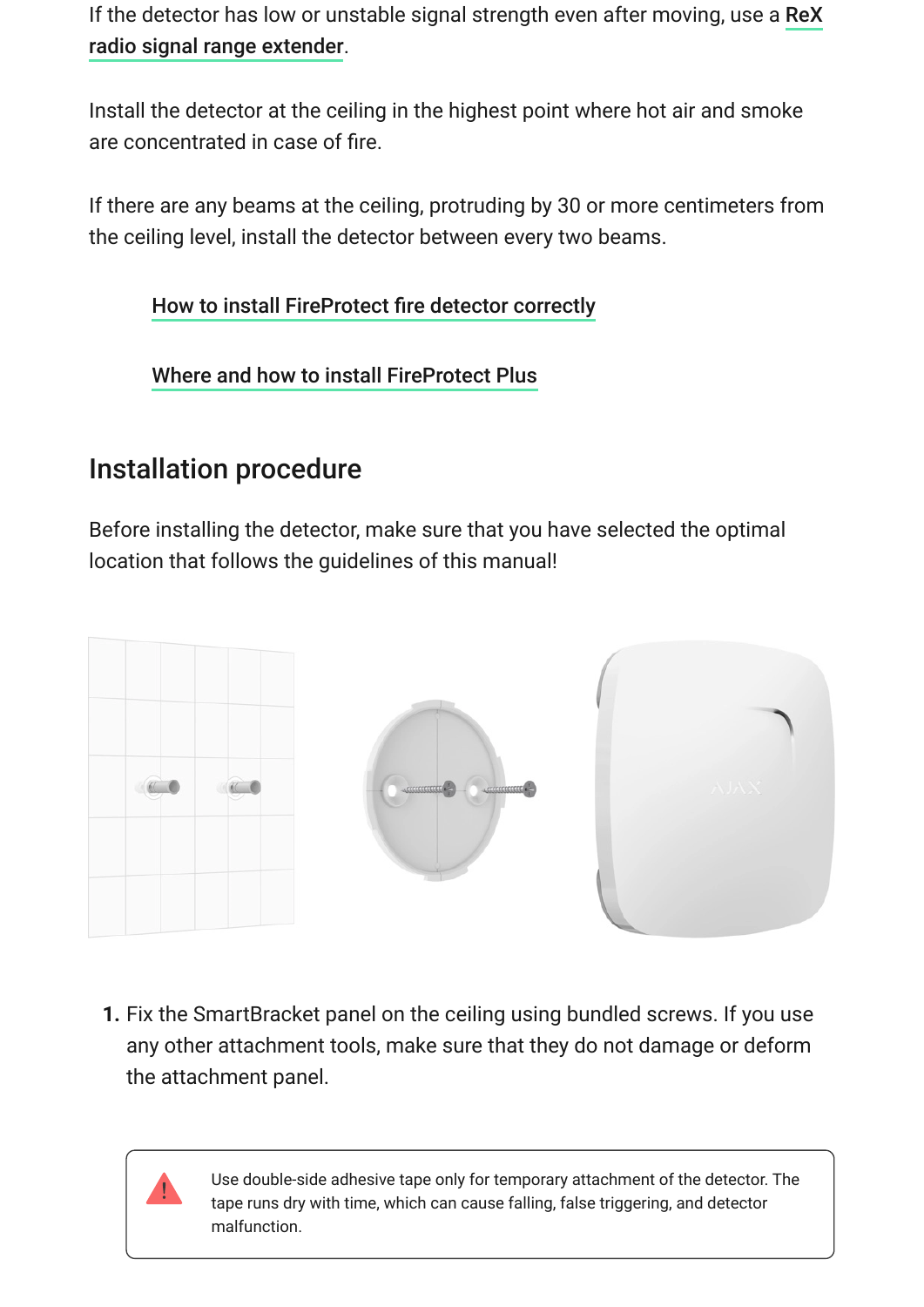**2.** Put the detector on the attachment panel by turning it clockwise on SmartBracket. When the detector is fixed in SmartBracket, it blinks with LED, signaling that the tamper is closed.

If LED doesn't blink after fixing in SmartBracket, check the status of the tamper in the Ajax app and then the fixing tightness of the panel.

If someone detaches the detector from the surface or takes it off the attachment panel, the security system notifies you.

#### **Do not install the detector:**

- **1.** outside the premises (outdoors);
- **2.** nearby any metal objects or mirrors causing attenuation or screening of the signal;
- **3.** at any places with fast air circulation (air fans, open windows or doors);
- **4.** closer than a meter to the cooking surface;
- **5.** inside premises with the temperature and humidity beyond the range of permissible limits;
- **6.** closer than 1 m to the hub.

# Autonomous Use of the Detector

The detector can be used autonomously, without connecting to a security system.

- **1.** Switch on the detector by pressing the on/off button for 3 seconds (the logo will light up green for 1 second) and conduct the smoke test.
- **2.** Select the optimal location of the detector following the recommendations in the second part of the section [Selecting the location](#page-15-0) of this manual.
- **3.** Install the detector as described in the section [Installation procedure](#page-16-0).

In case of autonomous use, the detector notifies of the detected fire/smoke with the siren sound and light of the logo. To switch off the siren, press the logo (there is a sensor button) or eliminate the cause of the actuated alarm.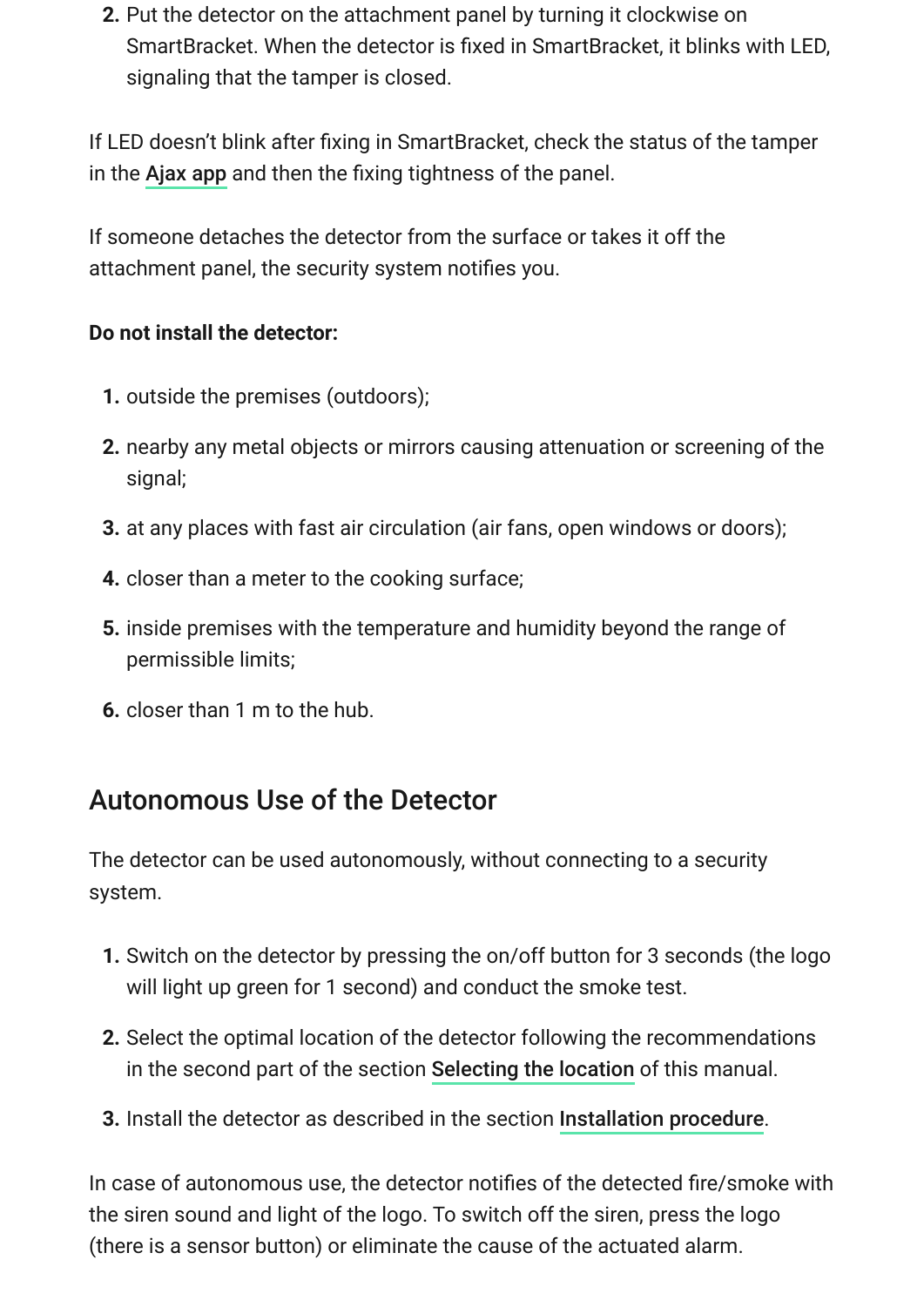### Maintenance and Battery Replacement

Check the operational capability of the detector regularly. Clean the detector body from dust, spider web, and other contaminants as they appear. Use soft dry napkin suitable for tech equipment.

Do not use any substances containing alcohol, acetone, gasoline, and other active solvents to clean the detector.

To a certain level, the detector ignores the dust in the smoke chamber. When the chamber becomes too dusty, the detector notifies the user of the need to clean it via the app (and beeps every minute and a half). Such maintenance is compulsory for the detector to operate correctly.

#### [How to clean up the smoke chamber](https://support.ajax.systems/en/how-to-clean-fireprotect/)

Pre-installed batteries ensure up to 4 years of autonomous operation. If the batteries are discharged, the security system sends the respective notifications and the detector signal with a sound every 90 seconds:

- $\bullet$  if the main batteries are low  $-$  a single short signal;
- $\bullet$  if the backup battery is low  $-$  two short signals;
- $\bullet$  if both batteries are low  $-$  three short signals.



Keep new and used batteries away from children. Do not ingest battery, Chemical Burn Hazard.

### [How long Ajax devices operate on batteries, and what affects this](https://support.ajax.systems/en/how-long-operate-from-batteries/)

#### [Battery Replacement](https://support.ajax.systems/en/how-to-replace-batteries-in-fireprotect/)

### Tech Specs

| Smoke-sensitive element       | Photoelectric sensor |
|-------------------------------|----------------------|
| Temperature sensitive element | Thermocouple         |
|                               |                      |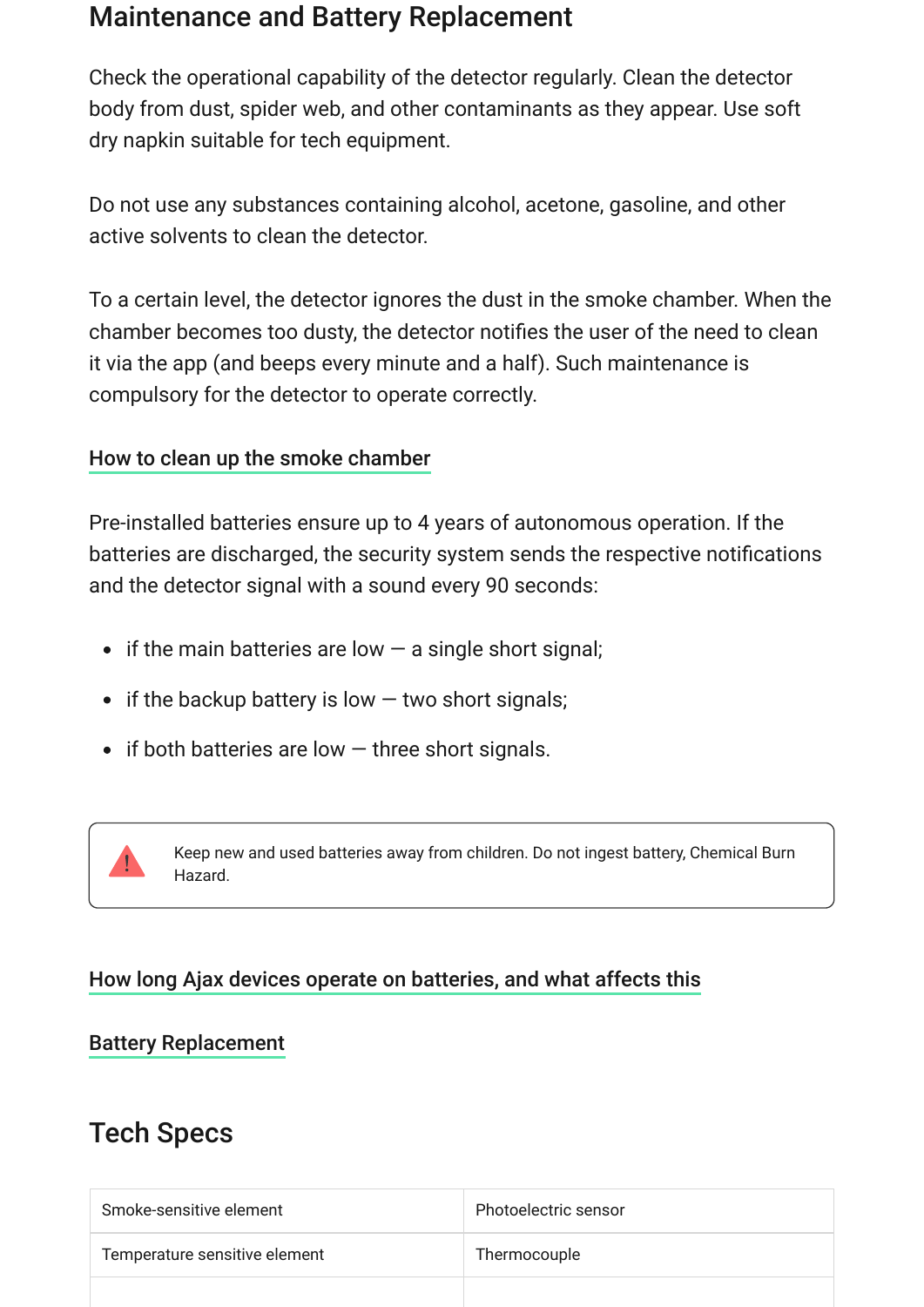| Sound notification volume          | 85 dB at a distance of 3 m                                                                     |
|------------------------------------|------------------------------------------------------------------------------------------------|
| Alarm threshold at the temperature | +59°C ±2°C                                                                                     |
| Tamper protection                  | Yes                                                                                            |
| Frequency band                     | 868.0 - 868.6 MHz or 868.7 - 869.2 MHz<br>depending on the region of sale                      |
| Compatibility                      | Operates independently or with all Ajax hubs,<br>range extenders, ocBridge Plus,<br>uartBridge |
| Maximum RF output power            | Up to 20 mW                                                                                    |
| Radio signal modulation            | <b>GFSK</b>                                                                                    |
| Radio signal range                 | Up to 1,300 m (any obstacles absent)<br>Learn more                                             |
| Power supply                       | 2 × CR2 (main batteries), CR2032 (backup<br>battery), 3 V                                      |
| <b>Battery life</b>                | Up to 4 years                                                                                  |
| Installation method                | Indoors                                                                                        |
| Operating temperature range        | From 0°C to +65°C                                                                              |
| Operating humidity                 | Up to 80%                                                                                      |
| <b>Overall dimensions</b>          | $132 \times 132 \times 31$ mm                                                                  |
| Weight                             | 220 <sub>g</sub>                                                                               |
| Service life                       | 10 years                                                                                       |

### [Compliance with standards](https://ajax.systems/standards/)